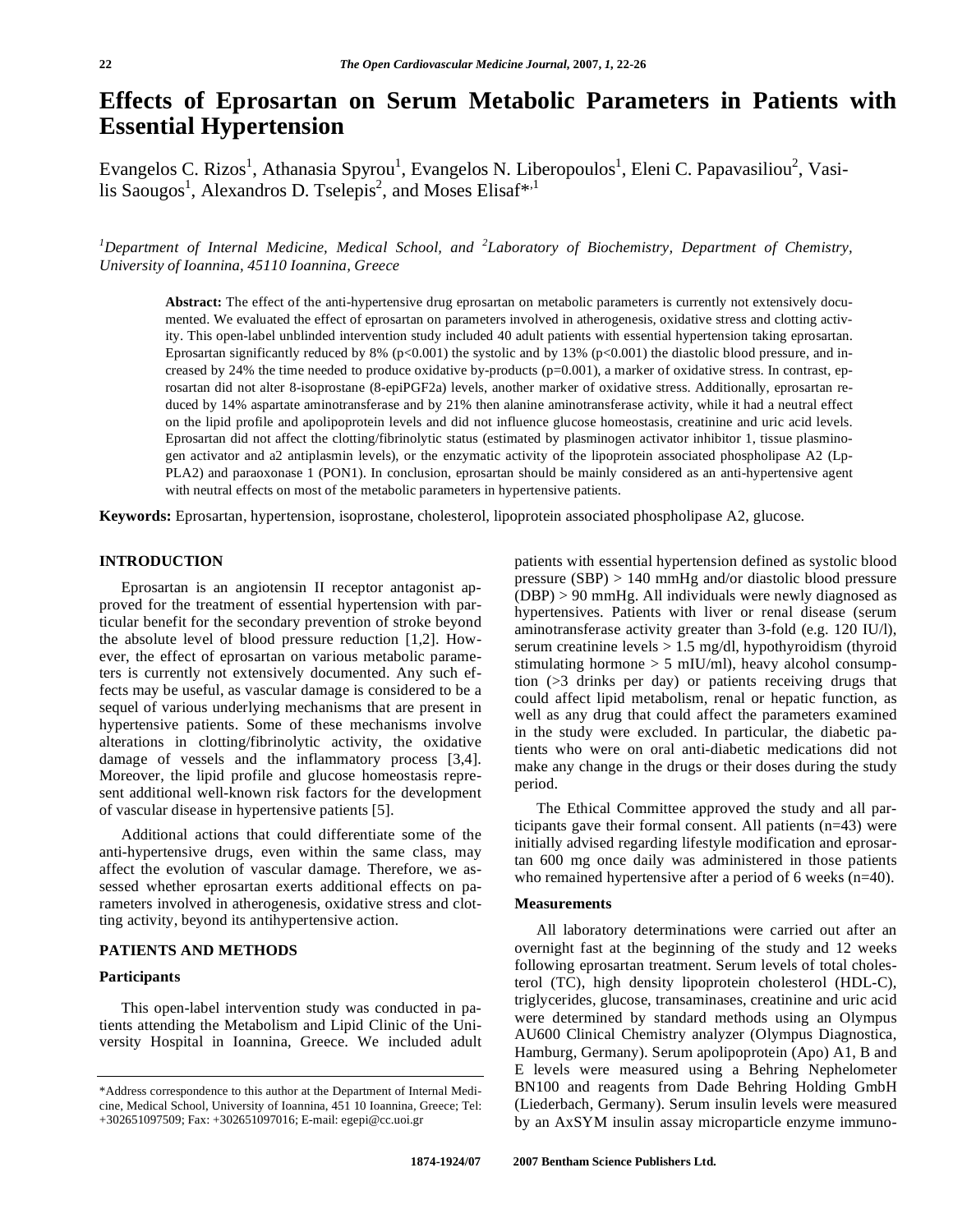assay on an AxSYM analyzer (Abbott Diagnostics). Fibrinogen, a2-antiplasmin, and platelet activator inhibitor-1 (PAI-1) were measured by Dade Behring BCS analyzer and tissue plasminogen activator (tPA) by ELISA. Low density lipoprotein cholesterol (LDL-C) was calculated by the Friedewald formula  $[TC - HDL-C - (TRG / 5)]$ , insulin sensitivity with the homeostasis model assessment (HOMA) index ([fasting insulin (mU/L) X fasting glucose (mg/dL)]  $/$  405), fractional excretion of uric acid with (urinary uric acid X serum creatinine x 100) / (serum uric acid X urinary creatinine), and body mass index (BMI) as  $(kg) /$  height<sup>2</sup> (m).

 For the estimation of oxidative stress we measured the plasma levels of 8-isoprostane (8-epiPGF2a), as well as the susceptibility to oxidation of total serum lipids. The plasma levels of 8-epiPGF2a were determined by means of a competitive ELISA using a commercially available kit (Cayman Chemicals, Ann Arbor, MI), as we recently described [6]. Oxidation of freshly prepared serum was performed at 37ºC in the presence of 100 μM CuSO4. The kinetics of serum oxidation was determined by monitoring the increase in the 245 nm absorbance, every 10 min for 6 h. The lag time, which reflects the resistance of serum lipids to copperinduced oxidation, was calculated as previously described [7,8].

 Serum paraoxonase 1 (PON1) activity was determined using paraoxon as a substrate in the presence of 2 mM  $Ca<sup>+2</sup>$ in 100 mM tris-HCL buffer [9]. Lipoprotein-associated phospholipase  $A_2$  (Lp-PLA<sub>2</sub>) activity in total plasma was determined by the trichloroacetic acid precipitation procedure using 1-0-hexadecyl-2-[<sup>3</sup> H-acetyl]-sn-glycero-3 phosphocholine  $($ [<sup>3</sup>H]-PAF) (100  $\mu$ M final concentration) as a substrate  $[10]$ . Lp-PLA<sub>2</sub> activity was expressed as nmol of platelet activating factor (PAF) degraded per min per ml of plasma.

#### **Statistical Analysis**

 Descriptive statistics for continuous variables expressed as means with standard deviation (SD), or median with minimum/maximum range were used. Continuous variables were tested for lack of normality with the Kolmogorov–Smirnov test and, accordingly, comparison of the mean values before and after eprosartan treatment was performed with the paired t-test, while comparison of the median values was assessed with the non-parametric Wilcoxon signed rank test.

 Statistical analysis was performed using Statistica version 6.0 (StatSoft Inc, Tulsa, Okla). Significance was defined as p<0.05.

# **RESULTS**

 Forty Caucasians (19 females) with essential hypertension were enrolled in the study. Their mean age was 57 years. Most of them were overweight, 17 had metabolic syndrome according to the updated AHA NHLBI statement (defined as 3 or more of the following: waist circumference > 102 cm in men and  $> 88$  cm in women, blood pressure  $\ge$ 130/85 mmHg, triglycerides  $> 150$  mg/dl, HDL-C  $< 40$ mg/dl in men and < 50 mg/dl in women, and fasting glucose  $\geq$  100 mg/dl), 8 had type 2 diabetes and 18 were smokers (Table **1**).

**Table 1. Baseline Characteristics of Study Patients** 

| N (females/males)         | 40 (19/21)     |  |
|---------------------------|----------------|--|
| Age (years)               | $57 + 11$      |  |
| Weight (kg)               | $77 + 15$      |  |
| <b>BMI</b> ( $kg/m2$ )    | $28.6 \pm 5.2$ |  |
| <b>Smokers</b>            | 18             |  |
| <b>Metabolic syndrome</b> | 17             |  |
| <b>Diabetes</b><br>8      |                |  |

BMI: body mass index.

Mean values  $\pm$  standard deviation.

Eprosartan reduced SBP by  $8\%$  (p<0.001) and DBP by 13% (p<0.001), while it had a neutral effect on the lipid profile and apolipoprotein levels (Table **2**).

 Eprosartan did not affect plasma 8-epiPGF2a levels, whereas it significantly increased by 24% the lag time of total serum oxidation (145  $\pm$  54 min vs 180  $\pm$  58 min, p=0.001) (Table **2**). Eprosartan reduced by 14% the aspartate aminotransferase (form 21 to 18 U/L,  $p=0.04$ ) and by 21% the alanine aminotransferase (from 24 to 19 U/L,  $p=0.05$ ) activity (Table **2**).

 The administration of eprosartan had no influence on glucose homeostasis, as well as on creatinine and uric acid levels (Table **2**). In addition, eprosartan did not affect clotting or fibrinolytic activity as this was estimated by PAI-1, tPA and a2-antiplasmin (Table **2**). The enzymatic activity of  $Lp$ -PLA<sub>2</sub> and PON1 were not altered significantly following eprosartan treatment (Table **2**).

### **DISCUSSION**

 We found that eprosartan reduced BP levels, but its effects beyond its anti-hypertensive action were limited. Across a wide range of markers related to atherogenesis, such as lipid metabolism, glucose homeostasis, clotting/fibrinolytic process, oxidative stress, and inflammatory mediators for vascular damage, the only additional finding following eprosartan therapy was the reduction in the susceptibility of serum lipids to oxidation as estimated by the increase in lag time, while 8-epiPGF2a, the other marker of oxidative stress, remained unaltered. Thus, any beneficial effect of eprosartan on morbidity/mortality should be mainly attributed to its anti-hypertensive action.

 Atherogenesis is considered to be a complex phenomenon implicating vascular oxidative stress, inflammatory pathways and abnormalities in the coagulation/fibrinolysis equilibrium [11]. We estimated the oxidative stress by measurement of 8-epiPGF2a levels, as well as the lag time for the copper-induced oxidation of lipids. 8-epiPGF2a is the most abundant isomer of the F2-isoprostanes, which are isomers of the F2a prostaglandin produced by nonenzymatic peroxidation of arachidonic acid. 8-epiPGF2a is considered to be a marker of oxidative stress, especially of endogenous lipid peroxidation [12-15]. Interestingly, eprosartan increased by 24% the time needed to produce oxidative byproducts, while 8-epiPGF2a levels remained unchanged. The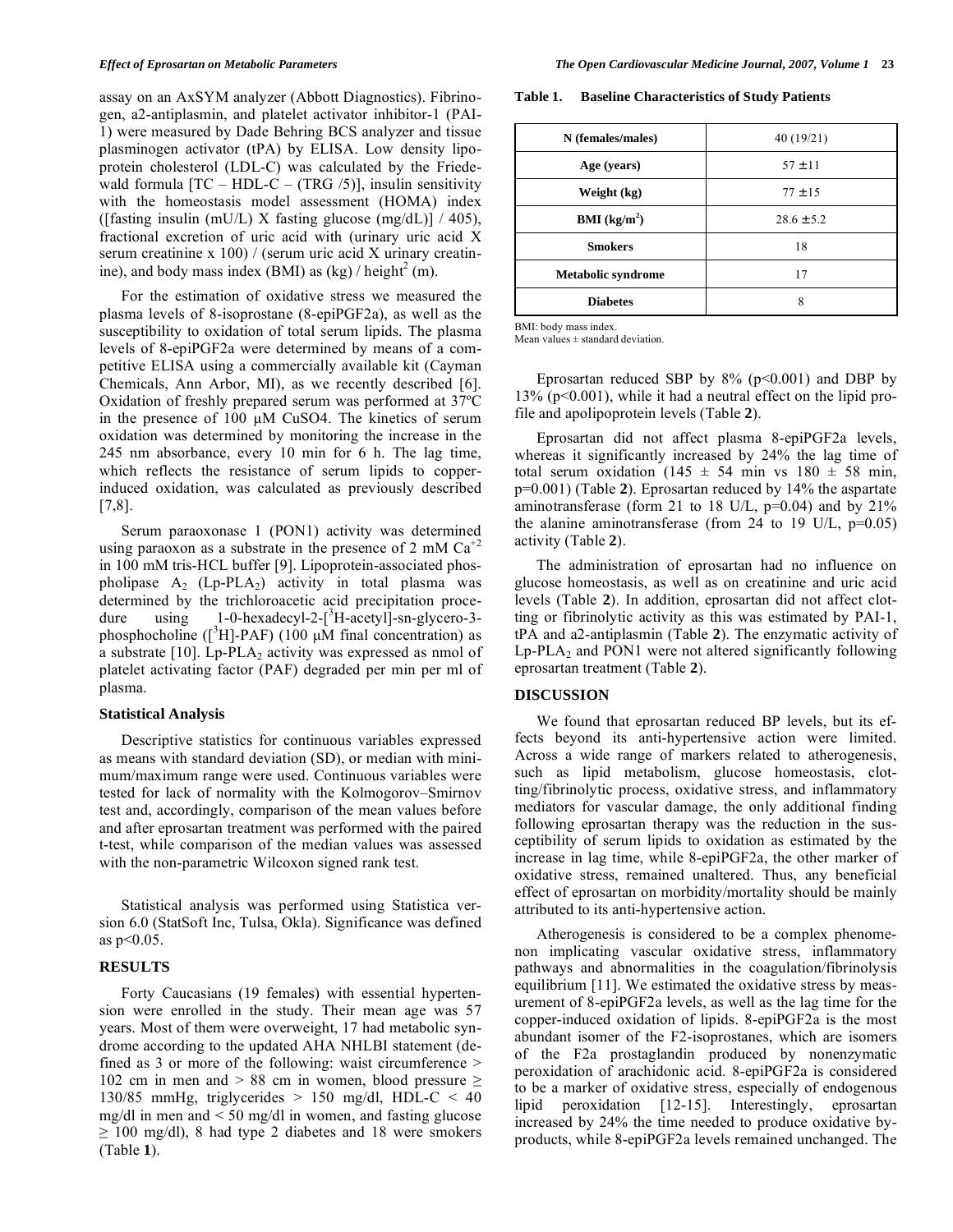**Table 2. Serum Metabolic Parameters at Baseline and 12 Weeks Following Eprosartan Treatment** 

|                          | Baseline*       | 12 weeks*       | $\mathbf{P}$ |
|--------------------------|-----------------|-----------------|--------------|
| SBP (mmHg)               | $154 \pm 10$    | $141\pm12$      | < 0.001      |
| DBP (mmHg)               | $96 \pm 8$      | $84 \pm 9$      | < 0.001      |
| $TC$ (mg/dL)             | $212 \pm 32$    | $219 \pm 33$    | <b>NS</b>    |
| Triglycerides (mg/dL)    | $115 \pm 50$    | $113 \pm 39$    | <b>NS</b>    |
| HDL-C (mg/dL)            | $53 \pm 8$      | $55\pm10$       | $_{\rm NS}$  |
| $LDL-C$ (mg/dL)          | $134 \pm 24$    | $142 \pm 28$    | <b>NS</b>    |
| ApoA1 $(mg/dL)$          | $145 \pm 20$    | $153 \pm 25$    | <b>NS</b>    |
| ApoB (mg/dL)             | $86 \pm 22$     | $95 \pm 20$     | NS           |
| ApoE (mg/dL)             | $3.8 \pm 0.7$   | $3.9 \pm 1.4$   | <b>NS</b>    |
| $Lp(a)$ (mg/dL)          | $10(8-72)$      | $10(8-11)$      | <b>NS</b>    |
| Glucose (mg/dL)          | $94 \pm 12$     | $96 \pm 13$     | $_{\rm NS}$  |
| Insulin (mU/L)           | $8.8 \pm 3.4$   | $9.9 \pm 5.5$   | NS           |
| <b>HOMA</b> index        | $2.2 \pm 0.9$   | $2.6\pm1.5$     | $_{\rm NS}$  |
| AST (U/L)                | $21 \pm 4.6$    | $18 \pm 4.6$    | 0.04         |
| ALT(U/L)                 | $24\pm8$        | $19 \pm 8$      | 0.05         |
| Creatinine (mg/dL)       | $0.86 \pm 0.11$ | $0.87 \pm 0.12$ | $_{\rm NS}$  |
| Uric acid (mg/dL)        | $4.5 \pm 1.5$   | $4.7 \pm 1.4$   | <b>NS</b>    |
| FE uric acid (%)         | $13 \pm 6$      | $10 \pm 3$      | NS           |
| Fibrinogen (mg/dL)       | $343 \pm 85$    | $347 \pm 98$    | $_{\rm NS}$  |
| PAI-1 $(U/L)$            | $3.4 \pm 2.6$   | $3.0 \pm 1.3$   | <b>NS</b>    |
| $tPA$ (ng/mL)            | $7.1 \pm 3.2$   | $8.6 \pm 4.8$   | <b>NS</b>    |
| A2-antiplasmin (%)       | $100 \pm 9$     | $101 \pm 17$    | $_{\rm NS}$  |
| 8-epiPGF2a (pg/mL)       | $61\pm20$       | $67 \pm 24$     | NS           |
| Lag time (min)           | $145\pm54$      | $180\pm58$      | 0.001        |
| PON1 (U/L)               | $60(20-175)$    | 59 (27-201)     | NS           |
| $Lp-PLA_2$ (nmol/mL/min) | $29 \pm 8$      | $34 \pm 16$     | NS           |

SBP: systolic blood pressure; DBP: diastolic blood pressure; TC: total cholesterol; LDL-C: low density lipoprotein cholesterol; HDL-C: high density lipoprotein cholesterol; ApoA1: apolipoprotein A1; ApoB: apolipoprotein B; ApoE: apolipoprotein E; Lp(a): lipoprotein (a); HOMA: homeostasis model assessment index; AST: aspartate aminotransferase; ALT: alanine aminotransferase; FE: fractional excretion; PAI-1: platelet activator inhibitor-1; tPA: tissue plasminogen activator; 8-epiPGF2a: 8-isoprostanes; PON1: paraoxonase 1; Lp-PLA**2**: lipoprotein-associated phospholipase A**2**.

\*Mean values ± standard deviation or median with min/max range.

\*\*NS: not significant.

increase of the lag time for LDL oxidation has been previously reported in patients with mild to moderate essential hypertension, and was attributed to the modulation of NADH/NADPH oxidase, which counteracts superoxide production [16].

 Eprosartan had no effect on lipid profile, as well as on PON1 and  $L_p$ -PLA<sub>2</sub> that are determinants of lipoprotein function and therefore are involved in atherosclerosis. The neutral effect of eprosartan on lipid profile has been previously reported [17], and was also evident in diabetic patients [18]. PON1 and  $L_p$ -PLA<sub>2</sub> are enzymes related to the inflammatory mechanisms that take part in atherogenesis. PON1 is an esterase that is exclusively associated with HDL in plasma and catalyses the hydrolysis of phospholipid hydroperoxides and cholesteryl ester hydroperoxides, which are formed during LDL oxidation. Thus, PON1 may play an important role in the anti-atherogenic activity of HDL. In contrast, Lp-PLA<sub>2</sub>, an enzyme mainly associated with LDL, is currently related to the inflammatory mechanisms of the atherogenic process. Lp-PLA<sub>2</sub> exhibits a  $Ca^{+2}$ -independent phospholipase  $A_2$  activity and catalyses the hydrolysis of the ester bond at the sn-2 position of the proinflammatory phos-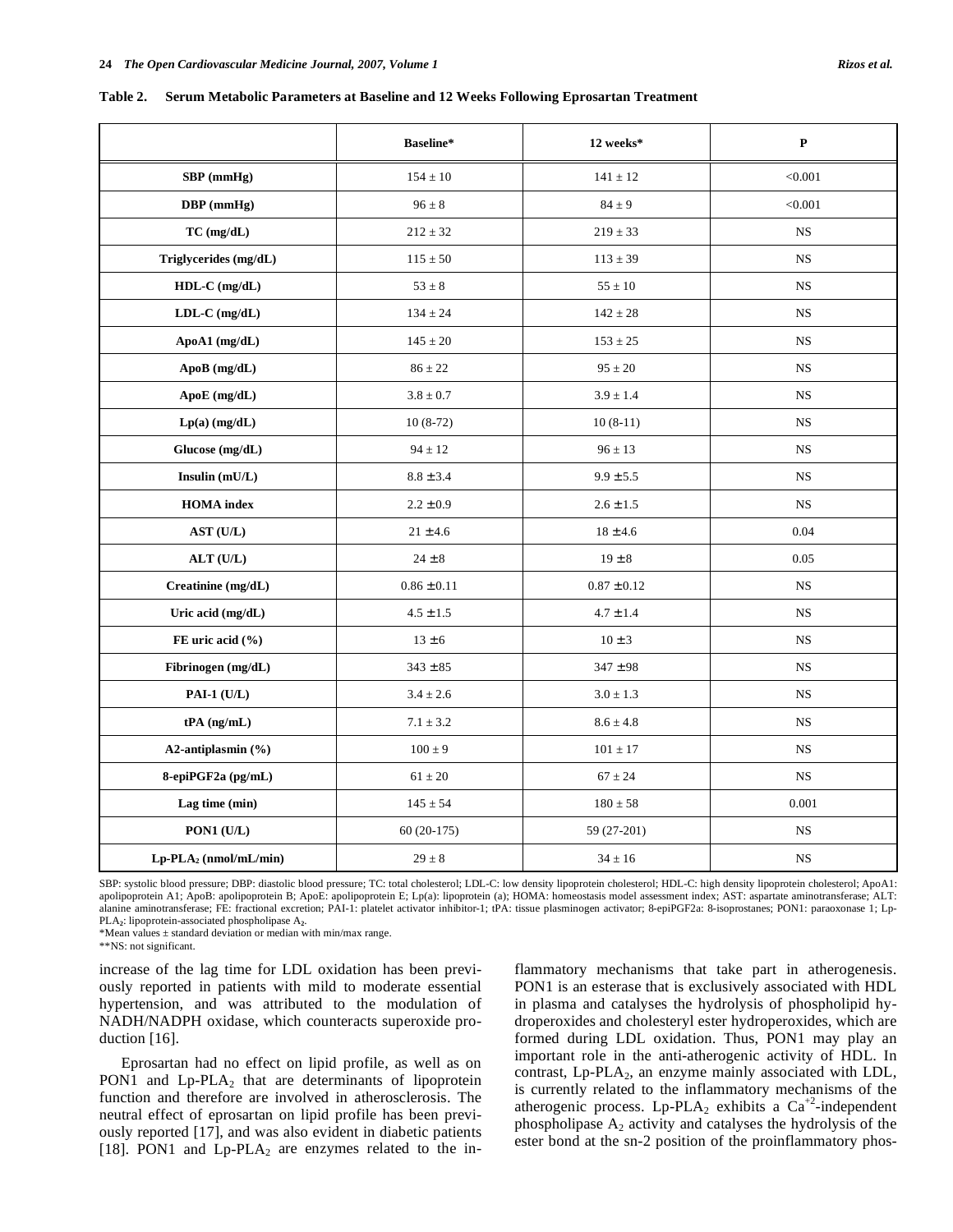pholipid mediator PAF.  $L_p$ -PLA<sub>2</sub> also degrades oxidatively fragmented phospholipids, which are formed during the oxidative modification of LDL and are implicated in atherogenesis [19,20]. Neither PON1 nor  $L_p$ -PLA<sub>2</sub> activity were significantly altered after eprosartan therapy, in accordance with the neutral effect of other anti-hypertensive agents on these enzymes [21].

 On the other hand, the decrease of transaminase activity following eprosartan administration was consistent with a similar effect following losartan treatment [22]. These findings should be interpreted with caution, because a liver biopsy was not performed in any of our patients to diagnose non-alcoholic fatty liver disease (NAFLD). However, this reduction in liver transaminases may represent a beneficial effect of angiotensin receptor blockers on NAFLD.

 Eprosartan had no influence on glucose homeostasis, as was evident from the measurement of glucose, insulin and HOMA index. Consistent with our results, in experimental studies with animals eprosartan failed to induce peroxisomeproliferator-activated receptor (PPAR)  $\gamma$  activity and accordingly failed to demonstrate insulin-sensitizing/antidiabetic effects [23,24]. In humans, eprosartan also has been reported to exert a neutral effect on glucose and insulin levels [17], even in diabetic patients [18].

 Eprosartan had a neutral effect on creatinine and uric acid levels, as previously reported [25-27].

 Finally, eprosartan did not interfere with the coagulation/fibrinolysis status, although in one report eprosartan seemed to favourably affect these variables [28].

 Currently, the anti-hypertensive potency of a drug is considered to be the principal factor that lowers morbidity/mortality and guidelines focus on BP levels as the main target of therapy. In this respect, eprosartan lowered both the SBP and DBP. In contrast, eprosartan had a neutral effect on various metabolic parameters related to the development of vascular disease. The novel findings that eprosartan increased the time needed to produce oxidative by-products and the effect of eprosartan on liver transaminases requires confirmation from larger studies, focusing specifically on eprosartan. This is because there are differences in the properties of the drugs, even in the same class, as was evident from the PPAR  $\gamma$  agonist activity of telmisartan and the uricosuric activity of losartan [29].

 In conclusion, based on our findings, eprosartan should be mainly considered as an anti-hypertensive medication with neutral effects on most of the underlying metabolic parameters in hypertensive patients.

### **REFERENCES**

- [1] Robins GW, Scott LJ. Eprosartan: a review of its use in the management of hypertension. Drugs 2005; 65: 2355-77.
- [2] Schrader J, Luders S, Kulschewski A, *et al.* Morbidity and mortality after stroke, eprosartan compared with nitrendipine for secondary prevention. Principal results of a prospective randomized controlled study (MOSES). Stroke 2005; 36: 1218-26.
- [3] Koh KK, Han SH, Quon MJ. Inflammatory markers and the metabolic syndrome: insights from therapeutic interventions. J Am Coll Cardiol 2005; 46(11): 1978-85.
- [4] Paoletti R, Gotto AM Jr, Hajjar DP. Inflammation in atherosclerosis and implications for therapy. Circulation 2004; 109(23 Suppl 1): 11120-6.

#### *Effect of Eprosartan on Metabolic Parameters The Open Cardiovascular Medicine Journal, 2007, Volume 1* **25**

- [5] Eckel RH, Grundy SM, Zimmet PZ. The metabolic syndrome. Lancet 2005; 365: 1415-28.
- [6] Dounousi E, Papavasiliou E, Makedou A, *et al.* Oxidative stress is progressively enhanced with advancing stages of CKD. Am J Kidney Dis 2006; 48: 752-60.
- [7] Mellou F, Lazari D, Skaltsa H, Tselepis AD, Kolisis FN, Stamatis H. Biocatalytic preparation of acylated derivatives of flavonoid glycosides enhances their antioxidant and antimicrobial activity. J Biotechnol 2005; 116: 295-303.
- [8] Schnitzer E, Pinchuk I, Bor A, Fainaru M, Samuni AM, Lichtenberg D. Lipid oxidation in unfractionated serum and plasma. Chem. Phys. Lipids 1998; 92: 151-70.
- [9] Tsimihodimos V, Karabina SA, Tambaki AP, *et al.* Atorvastatin preferentially reduces LDL-associated platelet-activating factor acetylhydrolase activity in dyslipidemias of type IIA and type IIB. Arterioscler Thromb Vasc Biol 2002; 22: 306-11.
- [10] Tselepis AD, Dentan C, Karabina SA, Chapman MJ, Ninio E. PAF-degrading acetylhydrolase is preferentially associated with dense LDL and VLDL-1 in human plasma: catalytic characteristics and relation to the monocyte-derived enzyme. Arterioscler Thromb Vasc Biol 1995; 15: 1764-73.
- [11] Hansson GK. Inflammation, atherosclerosis, and coronary artery disease. N Engl J Med 2005; 352: 1685-95.
- [12] Tsimikas S. Oxidative biomarkers in the diagnosis and prognosis of cardiovascular disease. Am J Cardiol 2006; 98(11A): 9P-17P.
- [13] Spirou A, Rizos E, Liberopoulos EN, *et al.* Effect of barnidipine on blood pressure and serum metabolic parameters in patients with essential hypertension: a pilot study. J Cardiovasc Pharmacol Ther 2006; 11: 256-61.
- [14] Morrow JD, Hill KE, Burk RF, Nammour TM, Badr KF, Roberts LJ. A series of PGF2-like compounds are produced *in vivo* in humans by a noncycloxoxygenase, free radical-catalyzed mechanism. Proc Natl Acad Sci U S A 1990; 87: 9383-7.
- [15] Lim PS, ChangYM, Thien LM, *et al.* 8-Iso-prostaglandin F2alpha as a useful clinical biomarker of oxidative stress in ESRD patients. Blood Purif 2002; 20: 537-42.
- [16] Rahman ST, Lauten WB, Khan QA, Navalkar S, Parthasarathy S, Khan BV. Effects of eprosartan versus hydrochlorothiazide on markers of vascular oxidation and inflammation and blood pressure (Renin-Angiotensin system antagonists, oxidation, and inflammation). Am J Cardiol 2002; 89: 686–90.
- [17] Levine B. Eprosartan provides safe and effective long-term maintenance of blood pressure control in patients with mild to moderate essential hypertension. Curr Med Res Opin 2001; 17: 8-17.
- [18] Derosa G, Ragonesi PD, Mugellini A, Ciccarelli L, Fogari R. Effects of telmisartan compared with eprosartan on blood pressure control, glucose metabolism and lipid profile in hypertensive, type 2 diabetic patients: a randomized, double-blind, placebo-controlled 12-month study. Hypertens Res 2004; 27: 457–64.
- [19] Rizos E, Tambaki AP, Gazi I, Tselepis AD, Elisaf M. Lipoproteinassociated PAF-acetylhydrolase activity in subjects with the metabolic syndrome. Prostaglandins Leukot Essent Fatty Acids 2005; 72: 203-9.
- [20] Tselepis AD, Chapman JM. Inflammation, bioactive lipids and atherosclerosis: potential roles of a lipoprotein-associated phospholipase A2, platelet activating factor-acetylhydrolase. Atheroscler Suppl 2002; 3: 57-68.
- [21] Tambaki AP, Rizos E, Tsimihodimos V, Tselepis AD, Elisaf M. Effects of antihypertensive and hypolipidemic drugs on plasma and high-density lipoprotein-associated platelet activating factoracetylhydrolase activity. J Cardiovasc Pharmacol Ther 2004; 9: 91- 5.
- [22] Yokohama S, Yoneda M, Haneda M, *et al.* Therapeutic efficacy of an angiotensin II receptor antagonist in patients with nonalcoholic steatohepatitis. Hepatology 2004; 40: 1222-5.
- [23] Schupp M, Janke J, Clasen R, Unger T, Kintscher U. Angiotensin type 1 receptor blockers Induce peroxisome proliferators activated receptor- $\gamma$  activity. Circulation 2004; 109: 2054-7.
- [24] Schupp M, Clemenz M, Gineste R, *et al.* Molecular characterization of new selective peroxisome proliferators activated receptor  $\gamma$ modulators with angiotensin receptor blocking activity. Diabetes 2005; 54: 3442-52.
- [25] Puig JG, Torres R, Ruilope LM. AT1 blockers and uric acid metabolism: are there relevant differences? J Hypertens Suppl 2002; 20(5): S29-31.